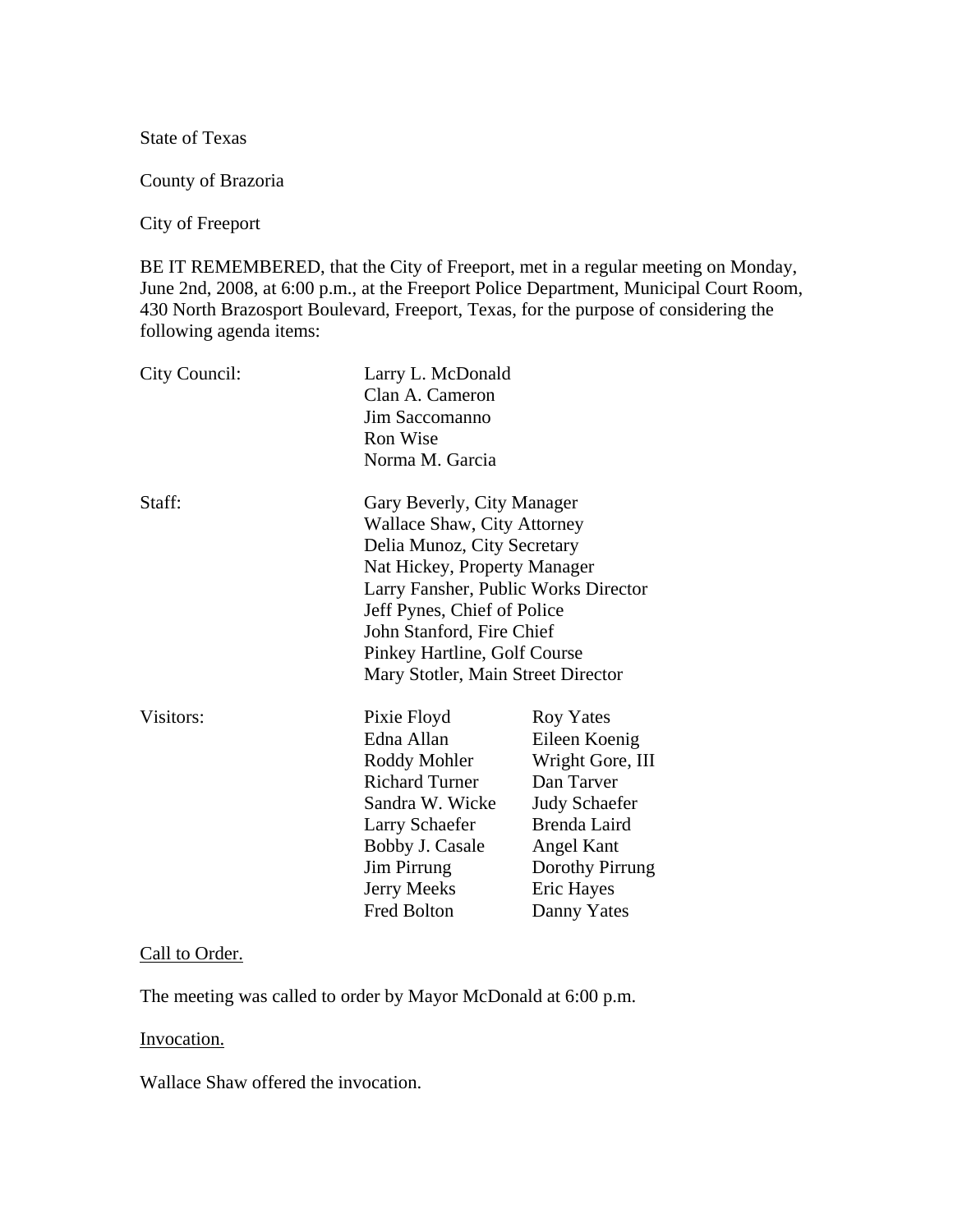### Pledge of Allegiance.

Mayor McDonald led the Pledge of Allegiance.

## Consideration of the approval of the May 19th, 2008 Council Minutes.

On a motion by Councilman Cameron, seconded by Councilwoman Garcia, with all present voting "aye", Council unanimously approved the May  $19<sup>th</sup>$ , 2008 Council Meeting.

### Attending Citizens and Their Business.

Jim Pirrung discussed an article on the Facts newspaper on sailboats verses powerboats. He asked that Council put this report on the work session on the next subsequent meeting.

Bobby J. Casale attended the County Commissioners Court workshop. He said if the County would have spent at least a million each year, the grounds would have been in better shape. He asked Council not to indebt the tax payers and not endorse the proposed program for the Brazoria County Fairgrounds facility.

Pixie Floyd thanked Council for their new speakers.

Wright Gore, III thanked City Manager and City Secretary for the complete council packet on the City's on the website.

Angela Kant requested to see marina plans. She felt that there wasn't enough policing in her ward. She observed a vendor selling alcohol and food at Bryan Beach.

**Public Hearing**: To consider designating the following described real property located within the corporate boundaries of the City as a reinvestment zone for the purpose of entering into an agreement with the owner or owners thereof granting tax abatement:

26:22 acres out of a 500 acre tract recorded in Volume 506, page 396 of the Deed Records of Brazoria County, Texas, out of the Maurice Henry 1/4 League, Abstract 74, said 26.22 acres being known locally as 200 North Navigation Boulevard, (Freeport Welding), Freeport, Texas.

Mayor McDonald opened the public hearing at 6:10 p.m. Mayor McDonald read out the described real property located within the corporate boundaries of the City.

Mayor McDonald asked for comments from the attendance and staff. There being no questions or comments, Mayor McDonald closed the public hearing at 6:11 p.m.

Consideration of the approval of Ordinance No. 2008-2202 designating additional improvements to land located within the incorporated limits of said City as a reinvestment zone to be known as Freeport Welding & Fabricating, Inc., # 2 reinvestment zone and providing for its initial term and the renewal thereof.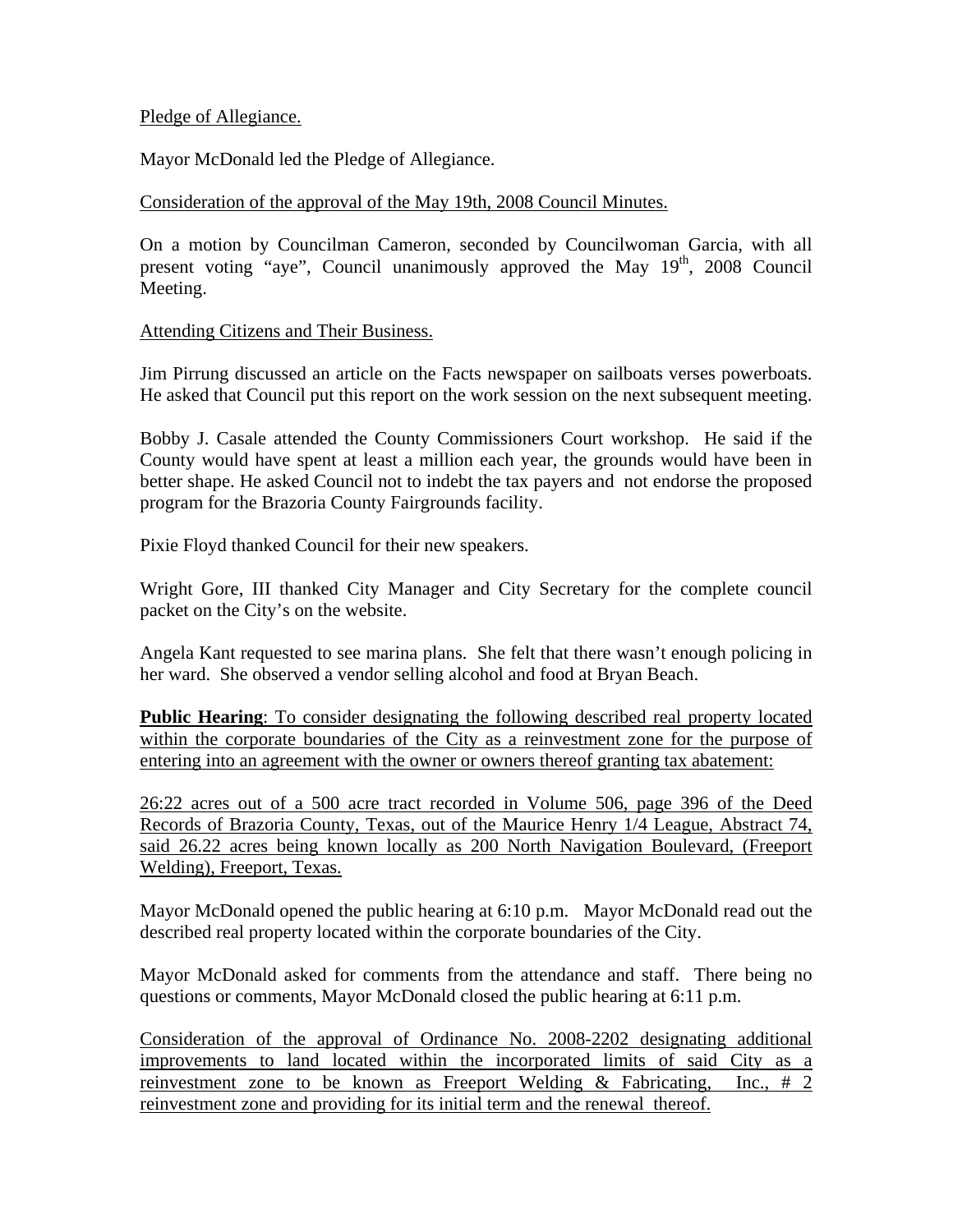On a motion by Councilman Cameron, seconded by Councilman Wise, with all present voting "aye", Council unanimously approved Ordinance No. 2008-2202 designating additional improvements to land located within the incorporated limits of said City as a reinvestment zone to be known as Freeport Welding & Fabricating, Inc. # 2 reinvestment zone and providing for its initial term and the renewal thereof.

Consideration of the approval of Resolution No. 2008-2170 setting the rate to be charged by taxicabs operating within the City.

On a motion by Councilman Cameron, seconded by Councilman Wise, with all present voting 'aye", Council unanimously approved Resolution No. 2008-2170 setting the rate of an additional 0.25 to the mile to be charged by taxicabs operating within the City.

Consideration of the approval of setting a public hearing to consider designation of the reinvestment zone and entering a tax abatement agreement for Concepts West Logistic Center, 102 West 8<sup>th</sup> Street, Freeport, Texas.

On a motion by Councilman Cameron, seconded by Councilman Saccomanno, with all present voting "aye", Council unanimously approved setting July 7th, 2008 for a public hearing to consider designation of the reinvestment zone and entering a tax abatement agreement for Concepts West Logistic Center, 102 W. 8<sup>th</sup> Street, Freeport, Texas.

Consideration of the approval of allowing the Freeport's Host Lion Club to construct and pay for the Freeport Municipal Park kitchen.

On a motion by Councilman Cameron, seconded by Councilman Saccomanno, with all present voting "aye", Council unanimously approved the Freeport's Host Lion Club request to construct a ticket booth as an extension to the Freeport Municipal Park kitchen.

Consideration of the approval of signing an Interlocal Agreement with Brazosport Independent School District to utilize their buses for local trips.

On a motion by Councilman Cameron, seconded by Councilwoman Garcia, with all present voting "aye", Council approved Mr. Fansher's recommendation to sign an Interlocal Agreement with Brazosport Independent School District to utilize their buses for local trips.

Consideration of the approval of signing a replat on Block 807, Lots 11, 12, and 12A, Velasco Townsite, known as 1802 North Ave. B., Freeport, Texas.

On a motion by Councilman Cameron, seconded by Councilman Saccomanno, with all present voting "aye", Council unanimously approved signing a replat on Block 807, Lots 11, 12, and 12A, Velasco Townsite, with the correction of 1802 North Ave. M., Freeport, Texas.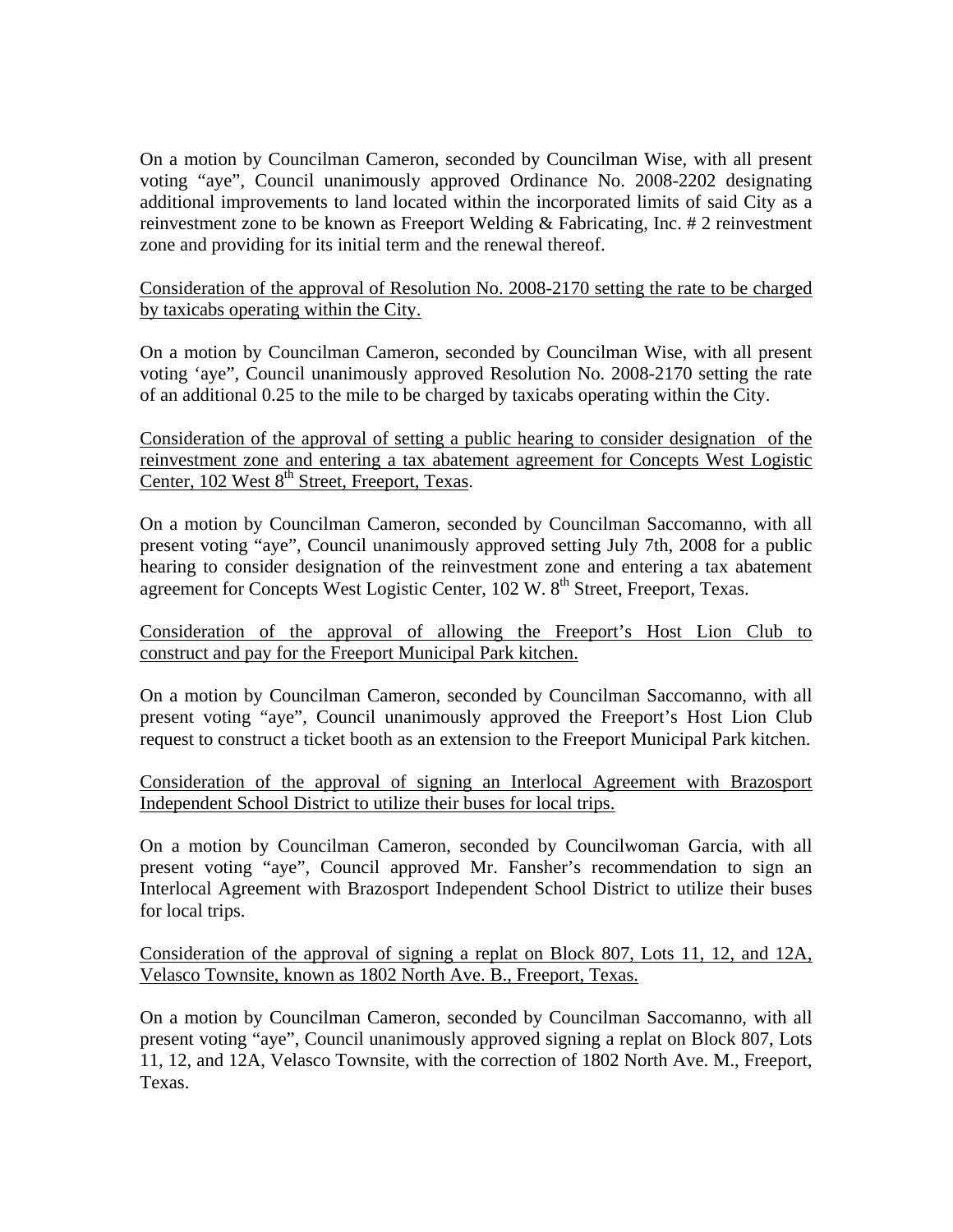Consideration of the approval of signing a replat on Block 502, Lots 15  $\&$  16, Velasco Townsite, known as 9 North Ave. B., Freeport, Texas for Habitat for Humanity.

On a motion by Councilman Cameron, seconded by Councilman Saccomanno, with all present voting "aye", Council unanimously approved signing a replat on Block 502, Lots, 15 & 16, Velasco Townsite, known as 9 North Ave. B., Freeport, Texas for Habitat for Humanity.

## Elected Official Report

Councilman Saccomanno attended a Main Street meeting on May  $20<sup>th</sup>$ , 2008. The committee is working on the Summer Time Blues festival for August. Union Pacific is looking at removing the railroad bridge. The Coast Guard, Historical Commission, and Texas Historical Commission met to discuss the historical significants of the bridge.

Mayor McDonald attended a Planning Commission and Port Freeport meeting. He thanked the staff for wishing him a Happy Birthday on May  $28<sup>th</sup>$ , 2008.

Mayor McDonald opened the work session at 6:28 p.m.

Work Session

Discussion concerning a Police Commissioner Program by Chief Pynes.

Chief Pynes introduce the Police Commissioner Program. Each ward would have a representative for the purpose of preventing crime.

Discussion concerning budget workshop dates for Fiscal Year 2008-2009.

Mr. Beverly advised Council's workshop be held on July 23rd & July 24th, 2008.

Mayor McDonald closed the work session and opened the Executive Session at 6:45 p.m.

## **Executive Session**

A. Section 551.071, Government Code

 Consultation with City Attorney concerning pending or contemplated litigation Settlement offers or other matters in which his duty to the City Council under the Texas Disciplinary Rules of Professional Conduct of the State of Texas clearly conflicts with Chapter 551, Government Code, to wit;

- (1) Marina
- B. Section 551.074, Government Code Deliberations concerning the appointment, employment, evaluation, reassignment, duties, discipline or dismissal of a public officer or employee or to hear a complaint or charge against an officer or employee, to wit: